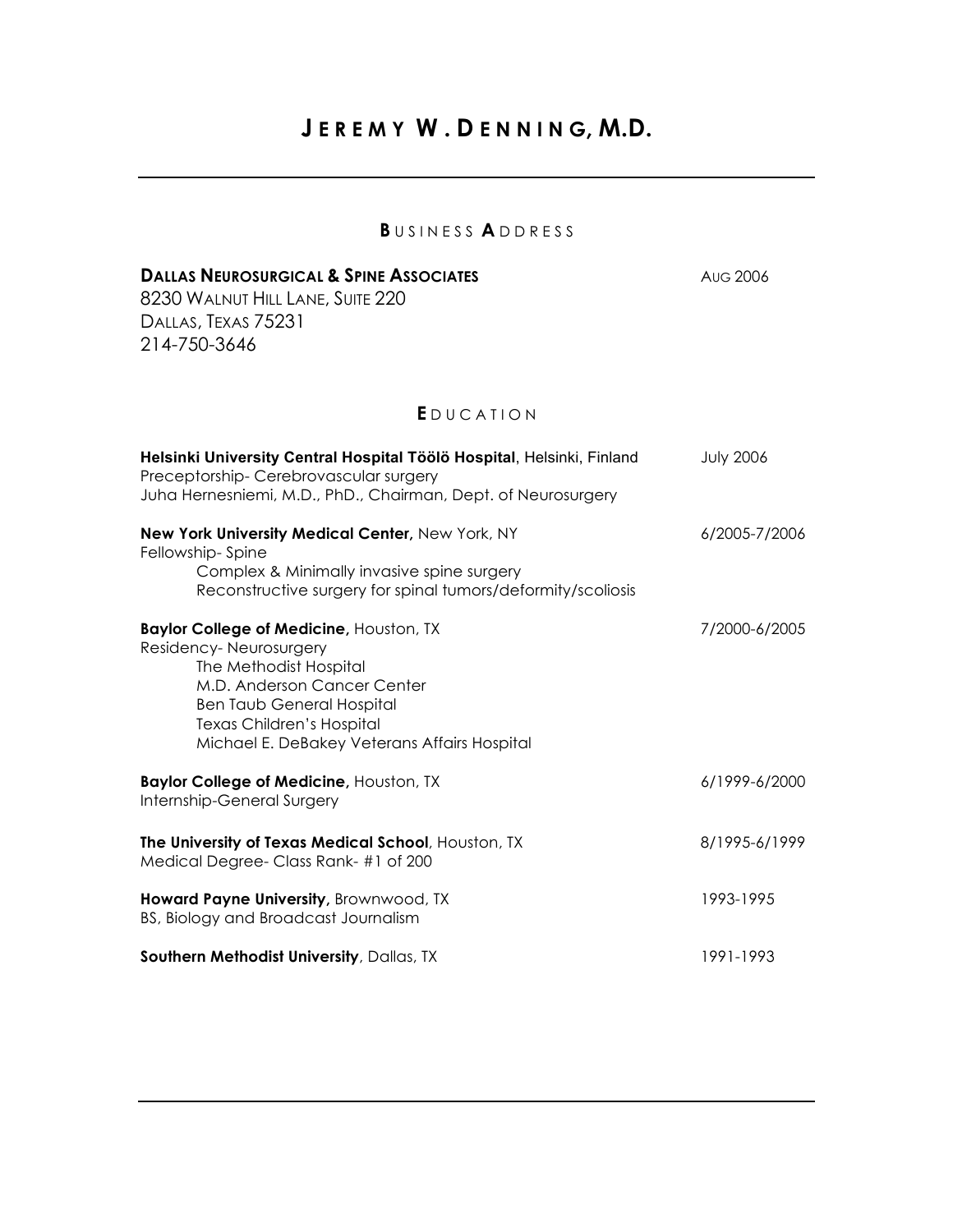## **H**ONORS AND **C**ERTIFICATION

| <b>American Board of Neurological Surgery</b><br><b>Board Eligible</b>                                                                                                                                                                                                  |                                           | 2002       |                      |
|-------------------------------------------------------------------------------------------------------------------------------------------------------------------------------------------------------------------------------------------------------------------------|-------------------------------------------|------------|----------------------|
| <b>United States Medical Licensing Examination (USMLE)</b><br>Step I- 99th Percentile<br>Step II-97 <sup>th</sup> Percentile<br>Step III-94 <sup>th</sup> Percentile                                                                                                    |                                           |            | 1997<br>1999<br>2003 |
| Alpha Omega Alpha Medical Honor Society                                                                                                                                                                                                                                 |                                           |            | 1998 - present       |
| <b>Most Outstanding Student--Basic Sciences</b><br>The University of Texas Medical School, Houston, TX<br>Anatomy<br>Biochemistry<br>Immunology                                                                                                                         | Microbiology<br>Pathology<br>Pharmacology | Physiology | 1995-1997            |
| Medical News Internship, WFAA-TV Channel 8 (ABC-TV) Dallas, TX                                                                                                                                                                                                          |                                           |            | 1994                 |
|                                                                                                                                                                                                                                                                         | RESEARCH AND PUBLICATIONS                 |            |                      |
| <b>Summer Research Fellow</b><br>The University of Texas Medical School, Houston, TX<br>David W. Mercer, MD. Developed a rat model to study the effects of nitric oxide<br>on gastric injury.                                                                           |                                           |            | 1995                 |
| <b>Neurosurgical Research</b><br>Stephen Davies, PhD. Developed a drug infusion model targeting acute, rat<br>spinal cord injury.                                                                                                                                       |                                           |            | 2002                 |
| Davies JE, Tang X, Denning JW, Archibald SJ and Davies SJ. "Decorin suppresses<br>neurocan, brevican, phosphacan and NG2 expression and promotes axon growth<br>across rat adult spinal cord injuries." European Journal of Neuroscience. 19(5) 1226-42,<br>March 2004. |                                           |            |                      |

Davies JE, Tang X, **Denning JW**, Archibald SJ and Davies SJ. "Decorin suppresses neurocan, brevican, phosphacan and NG2 expression and promotes axon growth across rat adult spinal cord injuries." Poster presentation at the 10<sup>th</sup> International Symposium on Neural Regeneration, Pacific Grove, C.A., 2003. Abstract in *Journal of Rehabilitation Research and Development*, 40 (6) p56 2003.